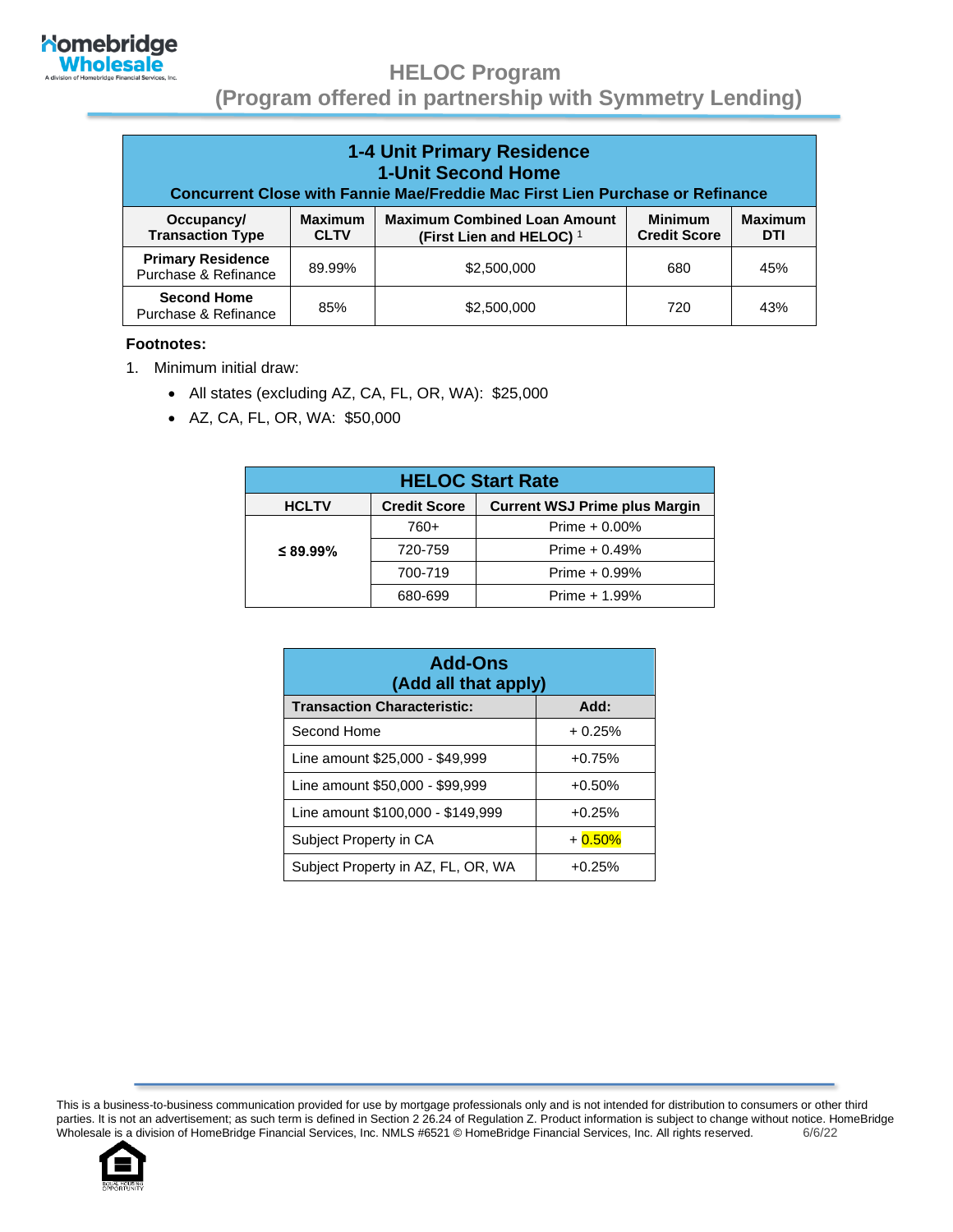

#### **HELOC Overview**

- Minimum HELOC initial draw amount:
	- **All states** (**excluding** AZ, CA, FL, OR, WA): \$25,000
	- **AZ, CA, FL, OR, WA**: \$50,000
- Maximum HELOC for primary residence is \$500,000
- Maximum HELOC for second home is \$250,000
- Available with Fannie Mae or Freddie Mac transactions; this is **not** a stand-alone HELOC
- Exceed conforming and high balance loan limits using a combo loan instead of a Jumbo
- Borrower can avoid mortgage insurance and mandatory impounds on the first with a concurrent HELOC
- Draw Period: Years 1-10; Interest-only payment during draw period
- Repayment Period: Years 11-30; Principal and interest payment amortized over 20 years
- **Borrowers are qualified using the fully drawn line amount at start rate plus 2% amortized over 30 years**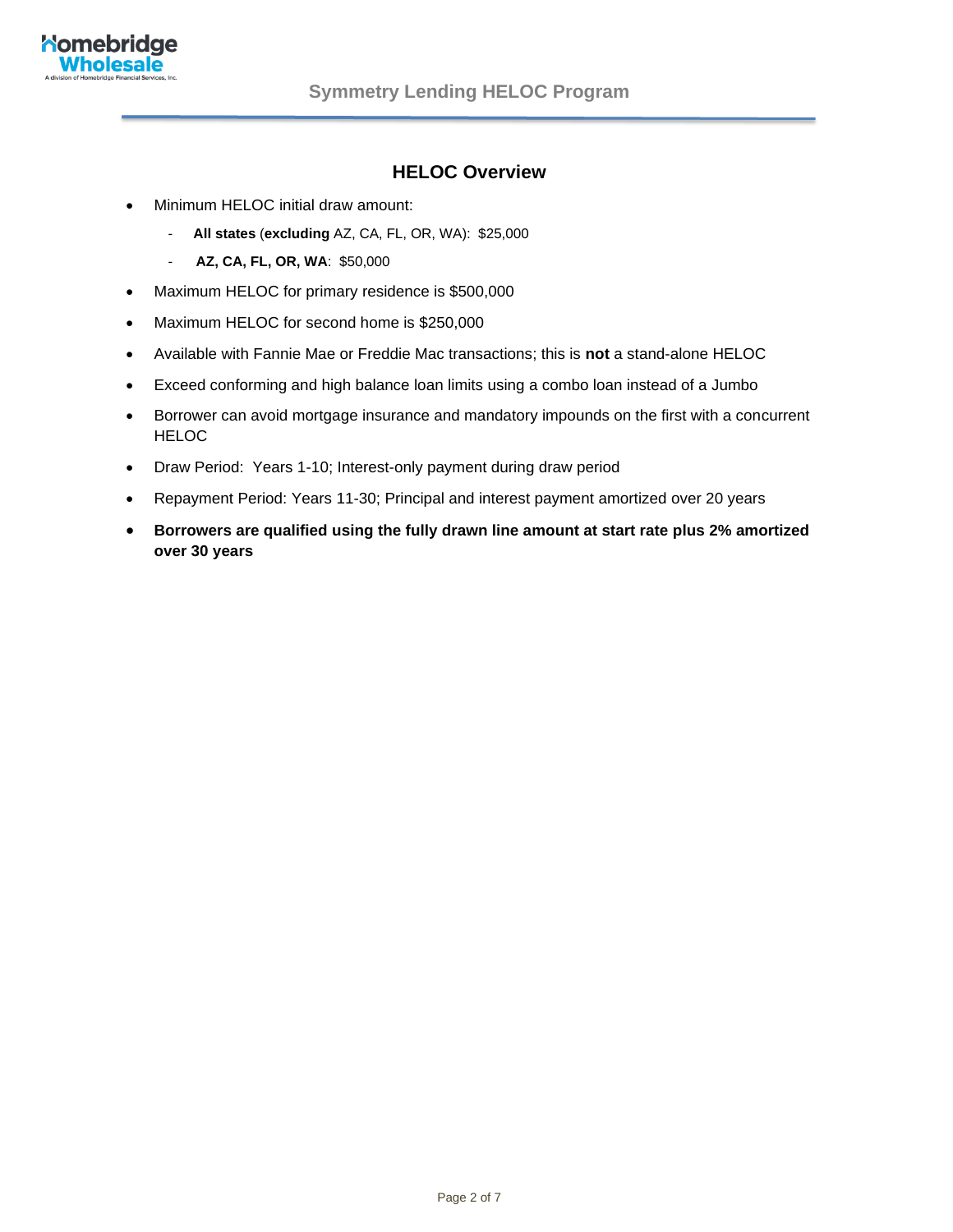

٠

| <b>Topic</b>                                                            | <b>Guideline</b>                                                                                                                                                                                                                                                                                                                                                                                                                                                                                                                                                                                                                                                                                                                                                                                                                                                                                                        |
|-------------------------------------------------------------------------|-------------------------------------------------------------------------------------------------------------------------------------------------------------------------------------------------------------------------------------------------------------------------------------------------------------------------------------------------------------------------------------------------------------------------------------------------------------------------------------------------------------------------------------------------------------------------------------------------------------------------------------------------------------------------------------------------------------------------------------------------------------------------------------------------------------------------------------------------------------------------------------------------------------------------|
| <b>General</b>                                                          | Fannie Mae/Freddie Mac guidelines apply to topics not addressed in these guidelines                                                                                                                                                                                                                                                                                                                                                                                                                                                                                                                                                                                                                                                                                                                                                                                                                                     |
| <b>Required Documents</b>                                               | Symmetry Borrower(s) Certification & Authorization. Signed by all borrowers<br>$\bullet$<br>This document authorizes Symmetry to pull a credit report for each borrower, and<br>Notifies the borrower(s) a credit union membership is required<br>DU/LPA Findings for first mortgage<br>$\bullet$<br><b>NOTES:</b><br>Symmetry issues the Command Credit HELOC Disclosure, the CFPB HELOC Booklet and<br>the BSA Disclosure directly to the borrower (not required to be signed/returned)<br>A separate 1003/1008 is not required; the information from the first lien 1003/1008 is used<br>$\bullet$<br>An LE or CD is not issued on HELOCs; HELOCs are consumer loans and not subject to<br>TRID                                                                                                                                                                                                                      |
| 4506-C                                                                  | Not required                                                                                                                                                                                                                                                                                                                                                                                                                                                                                                                                                                                                                                                                                                                                                                                                                                                                                                            |
| <b>Additional Owned</b><br><b>Properties</b><br><b>Age of Documents</b> | The borrower(s) are limited to a maximum of four (4) owned properties (cumulative)<br>including the subject property (owned, not financed, includes properties owned free and<br>clear)<br>Mortgage statements and/or documentation of taxes, insurance, and HOA dues (if<br>applicable) is required for other properties owned by the borrower, including properties<br>owned free and clear<br>Included in the maximum: Primary residence, second/vacation home, investment<br>properties, and lot/land<br><b>Excluded</b> from the maximum: Commercial real estate, multi-family (5 or more units) and<br>$\bullet$<br>timeshares<br>Income documentation cannot be older than the applicable requirement for the first lien<br>$\bullet$<br>product<br>NOTE: One paystub, if applicable, with YTD earnings dated no more than 60 days prior to<br>file submission to Symmetry is required for wage earner borrowers |
|                                                                         | The credit report cannot be older than 120 days from date of submission to Symmetry by<br>Homebridge<br>The appraisal cannot be older than 120 days from date of submission to Symmetry by<br>$\bullet$<br>Homebridge                                                                                                                                                                                                                                                                                                                                                                                                                                                                                                                                                                                                                                                                                                   |
| <b>Appraisals</b>                                                       | The appraisal from the first lien is acceptable (full, bifurcated, desktop or exterior-only)<br>$\bullet$<br>The appraisal cannot be older than 120 days from date of submission to Symmetry<br>by Homebridge<br>A desk review, ordered by Symmetry, is required on all transactions<br>NOTE: A full appraisal is required on the following:<br>• The HELOC request is > \$250,000, OR<br>An appraisal waiver or ACE was offered and accepted on the first lien<br>transaction<br>Transferred appraisals are eligible, including FHA/VA appraisals<br>$\bullet$                                                                                                                                                                                                                                                                                                                                                         |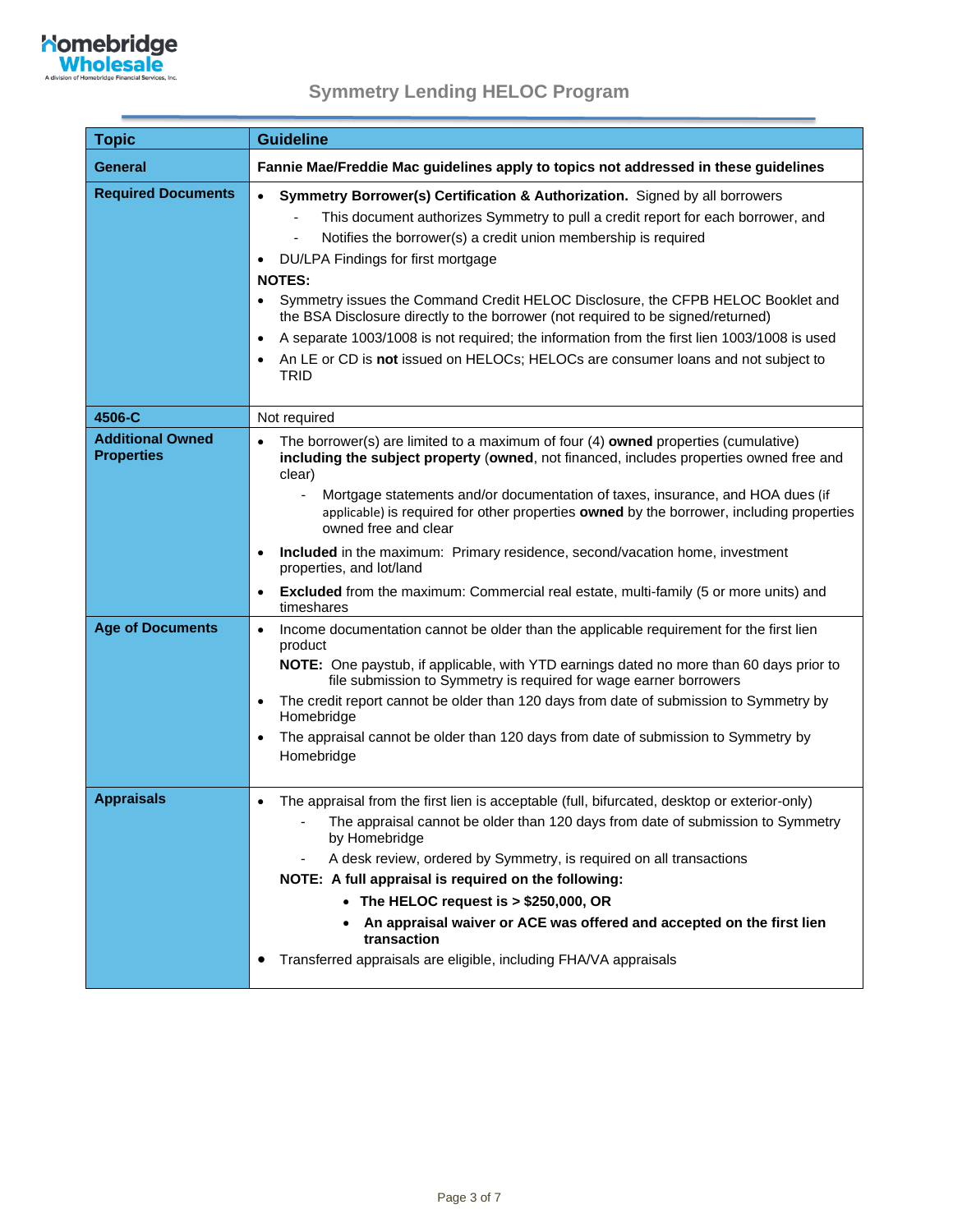

| <b>AUS</b>                      | Not required for the HELOC transaction<br>$\bullet$                                                                                                                                                                                                                                                                                                                                                                                                                                                                                                                                                                                                                                                                                                                                                                                                                                                                                                                                                     |
|---------------------------------|---------------------------------------------------------------------------------------------------------------------------------------------------------------------------------------------------------------------------------------------------------------------------------------------------------------------------------------------------------------------------------------------------------------------------------------------------------------------------------------------------------------------------------------------------------------------------------------------------------------------------------------------------------------------------------------------------------------------------------------------------------------------------------------------------------------------------------------------------------------------------------------------------------------------------------------------------------------------------------------------------------|
|                                 | DU/LPA findings, as applicable, for first mortgage required<br>$\bullet$                                                                                                                                                                                                                                                                                                                                                                                                                                                                                                                                                                                                                                                                                                                                                                                                                                                                                                                                |
| <b>Available Markets</b>        | The HELOC is available in the following states:<br>Montana<br>$\bullet$<br>Alabama.<br>$\bullet$<br>North Carolina<br>Alaska,<br>Nebraska<br>Arizona,<br>٠<br>New Jersey<br>٠<br>California<br>Nevada<br>Colorado<br>Ohio<br>Connecticut,<br>Oklahoma<br>Delaware,<br>Oregon<br>Florida<br>Pennsylvania<br>Georgia<br>South Carolina<br>Idaho<br>Tennessee<br>lowa<br>Utah<br><b>Illinois</b><br>Vermont<br>Indiana<br>Virginia<br>Kansas<br>Washington<br>Kentucky<br>Wisconsin<br>Massachusetts<br>Wyoming<br>٠<br>Maryland<br>Michigan<br>Minnesota                                                                                                                                                                                                                                                                                                                                                                                                                                                  |
| <b>Borrowers - Eligible</b>     | U.S. citizens<br>$\bullet$<br>Non-occupant co-borrower allowed when the primary borrower on the transaction has a<br>$\bullet$<br>minimum 720 credit score<br>Permanent resident aliens (Fannie Mae/Freddie Mac requirements apply)<br>$\bullet$<br>Non-permanent resident aliens<br>$\bullet$<br>The borrower must be legally present in the U.S. (an EAD or Matricula Consular Card<br>are not acceptable to document the borrower's legal residency in the U.S.)<br>A valid social security number is required (an ITIN is not acceptable in lieu of a<br>social security number)<br>A valid, eligible, unexpired visa issued by the USCIS (see list of ineligible visa types<br>below). The borrower may be required to verify their ability to travel out of and return<br>to the U.S.<br>NOTE: DACA status borrowers are not eligible<br><b>Ineligible Visa Types:</b><br>A-3; B-1; B-2; C-3 OPT; F-1; H-1C; I; J-1; K-1; M-1; M-2; O-2; P-1; P-2; P-3; Q-1; Q-2; R-1;<br>U-1; U-2; U-3; U-4; U-5 |
| <b>Borrowers-</b><br>Ineligible | Foreign nationals<br>$\bullet$<br>Borrowers with diplomatic immunity<br>٠<br>Borrowers without a social security number or valid, unexpired visa<br>$\bullet$<br>Borrowers previously convicted of mortgage fraud<br>$\bullet$                                                                                                                                                                                                                                                                                                                                                                                                                                                                                                                                                                                                                                                                                                                                                                          |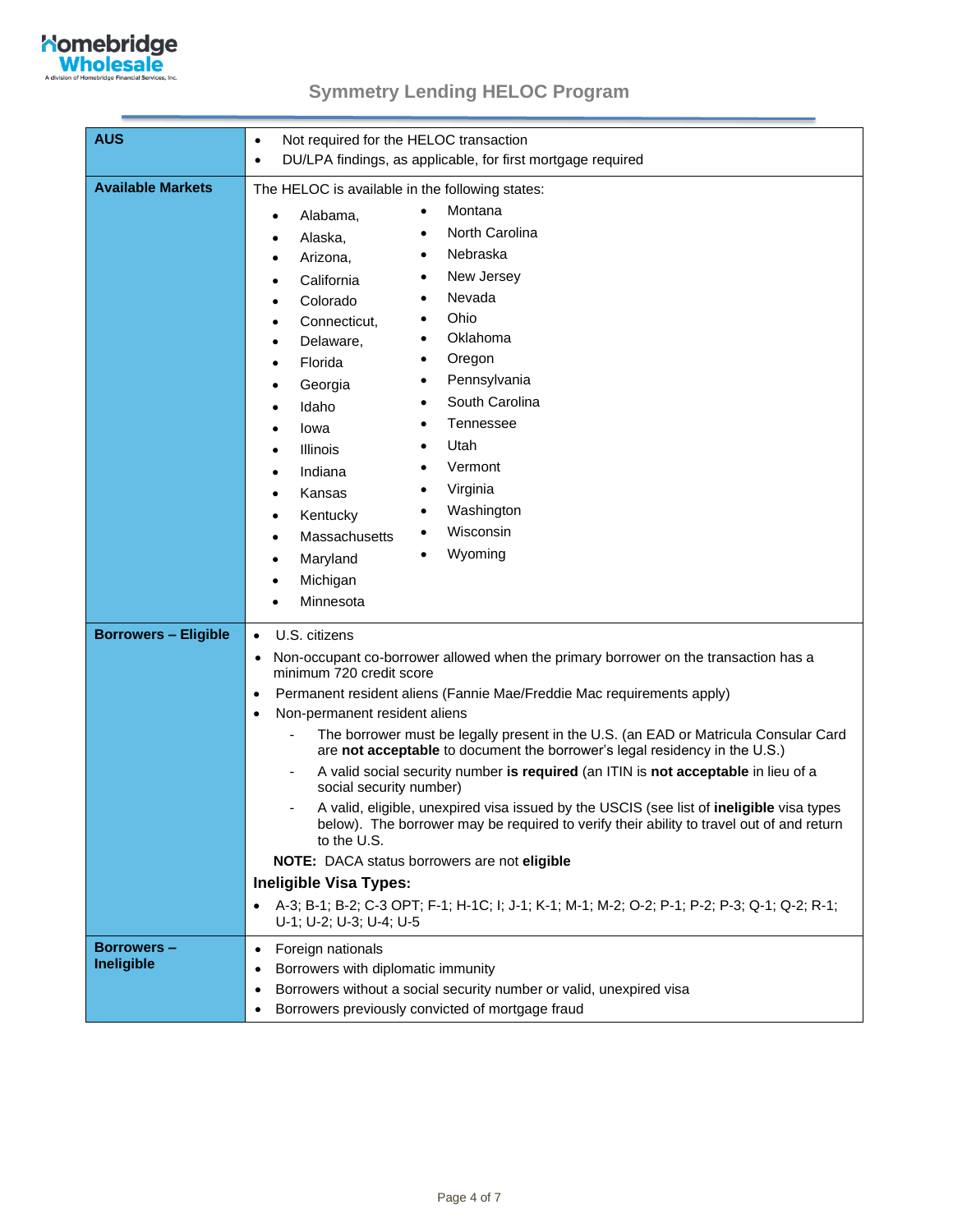

٠

| <b>Credit Report/Scores</b> | Credit Report:<br>$\bullet$<br>- The credit report must not be older than 120 days from date of submission to Symmetry<br>by Homebridge                                                                                                                    |
|-----------------------------|------------------------------------------------------------------------------------------------------------------------------------------------------------------------------------------------------------------------------------------------------------|
|                             | Minimum credit score varies by occupancy:<br>٠                                                                                                                                                                                                             |
|                             | Primary residence: Minimum 680 credit score                                                                                                                                                                                                                |
|                             | Second home: Minimum 720 credit score                                                                                                                                                                                                                      |
|                             | A tri-merged credit report will be obtained by Symmetry. The Symmetry credit score will be<br>used to qualify, and any new inquiries must be addressed                                                                                                     |
|                             | The primary borrower (the borrower with the highest income) must meet the minimum credit<br>$\bullet$<br>score requirement (middle score is used)                                                                                                          |
|                             | <b>Recent Credit Inquiries</b>                                                                                                                                                                                                                             |
|                             | The borrower must provide a letter of explanation for all credit inquiries on the credit report<br>within the previous 90 days. The letter must indicate the reason for the inquiry and the result<br>of the inquiry (i.e. was new credit obtained or not) |
|                             | <b>Tradelines</b>                                                                                                                                                                                                                                          |
|                             | Tradeline requirements apply to all borrowers whose income is used for qualifying (collectively):                                                                                                                                                          |
|                             | One (1) open/active tradeline required with DU/LPA approval OR<br>$\bullet$                                                                                                                                                                                |
|                             | One (1) tradeline reporting that was once open and paid as agreed for a minimum of five (5)<br>years                                                                                                                                                       |
| <b>Derogatory Credit</b>    | Fannie Mae or Freddie Mac seasoning requirements apply the following derogatory credit<br>events:                                                                                                                                                          |
|                             | Bankruptcy<br>$\bullet$                                                                                                                                                                                                                                    |
|                             | Foreclosure,<br>$\bullet$                                                                                                                                                                                                                                  |
|                             | Short Sale/Deed-in-Lieu<br>٠                                                                                                                                                                                                                               |
|                             |                                                                                                                                                                                                                                                            |
| DTI                         | Primary Residence: Maximum 45% DTI back-end ratio only; no front end limit<br>$\bullet$                                                                                                                                                                    |
|                             | Second home: Maximum 43% DTI back-end ratio only; no front end limit                                                                                                                                                                                       |
| <b>Employment</b>           | Fannie Mae and Freddie Mac employment requirements apply                                                                                                                                                                                                   |
| <b>Fees</b>                 | \$325 origination fee (excluding New Jersey) deducted from HELOC at closing<br>$\bullet$                                                                                                                                                                   |
|                             | New Jersey: \$325 application fee deducted from HELOC at closing<br>$\bullet$                                                                                                                                                                              |
|                             | \$125 annual maintenance fee (excluding lowa; lowa \$15) charged on first statement and<br>$\bullet$<br>annually thereafter                                                                                                                                |
|                             | <b>HELOC &gt; \$250K:</b><br>$\bullet$                                                                                                                                                                                                                     |
|                             | - A Jr Lien policy is required, and a separate title fee applies<br>- A separate appraisal is required (cost will vary)                                                                                                                                    |
|                             | Recording fees, as applicable<br>$\bullet$                                                                                                                                                                                                                 |
|                             | Third-party fees, as applicable<br>$\bullet$                                                                                                                                                                                                               |
|                             |                                                                                                                                                                                                                                                            |
| <b>HELOC Maximum</b>        | <b>Minimum HELOC Initial Draw Amount:</b>                                                                                                                                                                                                                  |
| <b>Amount</b>               | \$25,000 (all states excluding AZ, CA, FL, OR, WA)<br>$\bullet$                                                                                                                                                                                            |
|                             | \$50,000 (AZ, CA, FL, OR, WA)<br>$\bullet$                                                                                                                                                                                                                 |
|                             | <b>Maximum HELOC Amount</b>                                                                                                                                                                                                                                |
|                             | Primary Residence: \$500,000<br>$\bullet$                                                                                                                                                                                                                  |
|                             | Second Home: \$250,000<br>$\bullet$                                                                                                                                                                                                                        |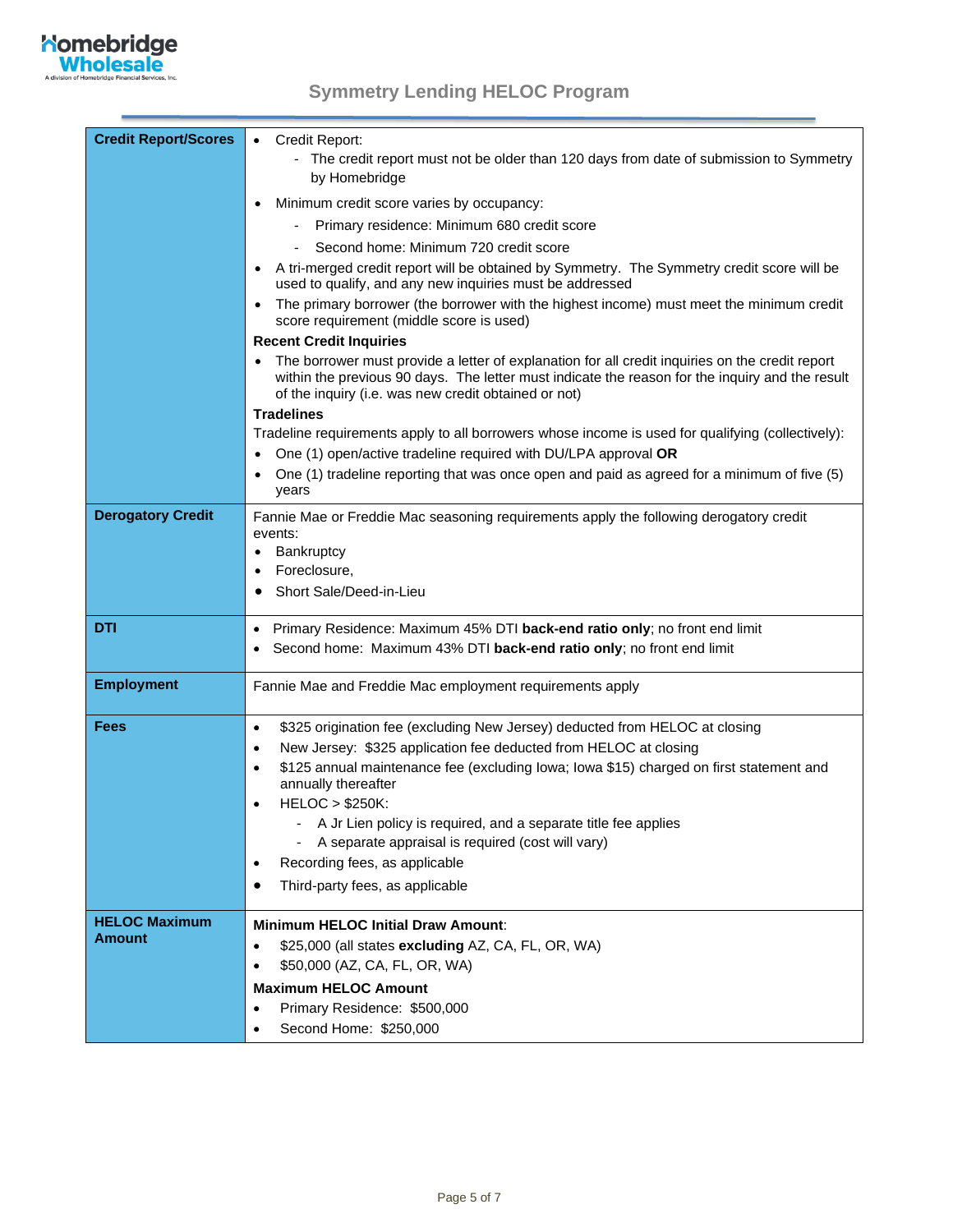# **Komebridge**

٠

| <b>Income</b>           | Fannie Mae and Freddie Mac wage earner and self-employed income documentation<br>requirements apply when not addressed in this topic                                                                                                                                    |
|-------------------------|-------------------------------------------------------------------------------------------------------------------------------------------------------------------------------------------------------------------------------------------------------------------------|
|                         | Wage Earner Borrowers: A paystub with YTD income dated no more than 60 days prior to<br>HELOC submission to Symmetry required                                                                                                                                           |
|                         | Self-Employed Borrowers: Fannie Mae/Freddie Mac self-employed income calculation<br>$\bullet$<br>policies apply                                                                                                                                                         |
|                         | Declining Income (self-employed, commission, bonus)                                                                                                                                                                                                                     |
|                         | Generally, income is averaged over 24 months                                                                                                                                                                                                                            |
|                         | If income is declining by > 20%, calculation will be based on the most recent 12 months<br>earnings                                                                                                                                                                     |
|                         | If income is declining due to a one-time event (e.g. medical leave, etc.) income may be<br>adjusted to exclude that time period subject to Homebridge management review and<br>approval                                                                                 |
|                         | <b>Rental Income</b>                                                                                                                                                                                                                                                    |
|                         | Rental income is eligible subject to the following:                                                                                                                                                                                                                     |
|                         | An executed lease agreement with a duration of 12 months or more required, and                                                                                                                                                                                          |
|                         | Documentation that verifies the deposit of the rent, as stated on the lease agreement, into<br>the borrower's account required, OR                                                                                                                                      |
|                         | If a new lease, documentation the security deposit was deposited into the borrower's<br>account                                                                                                                                                                         |
|                         | NOTE: Fannie Mae form 1007 Single-Family Comparable Rent Schedule, form 1025 Small<br>Residential Income Property Appraisal Report or any other rent schedule for rental<br>income calculations are not acceptable to document rental income                            |
|                         | <b>Employment Related Assets</b><br>If the employment related asset(s) are in the form of stocks, bonds, or mutual funds, 100% of the<br>value remaining after the costs for the transaction and penalty, if applicable, will be used to<br>determine the income stream |
| <b>Liabilities</b>      | Fannie Mae and Freddie Mac policy applies when not addressed below                                                                                                                                                                                                      |
|                         | <b>Installment Debt</b>                                                                                                                                                                                                                                                 |
|                         | • May be excluded from the DTI calculation when $\leq 10$ months payments remaining                                                                                                                                                                                     |
|                         | <b>Revolving Debt</b>                                                                                                                                                                                                                                                   |
|                         | • Assets may not be used to offset revolving debt                                                                                                                                                                                                                       |
|                         | • If the monthly payment is not included on the credit report, 5% of the outstanding balance<br>will be used to determine the monthly payment                                                                                                                           |
|                         | The most recent account statement may be used to validate the account balance and<br>payment if it is lower than the credit report indicates                                                                                                                            |
|                         | Open 30-day charge accounts that do not reflect a monthly payment on the credit report or<br>that reflect a monthly payment that is identical to the account balance, Fannie Mae policy<br>applies                                                                      |
|                         | <b>Child Support Payments</b>                                                                                                                                                                                                                                           |
|                         | The payment must be included in the DTI calculation                                                                                                                                                                                                                     |
|                         | <b>Alimony Payments</b>                                                                                                                                                                                                                                                 |
|                         | The payment amount is deducted from the borrower's monthly income                                                                                                                                                                                                       |
|                         | <b>Accounts with a Modification, Deferment or Forbearance</b>                                                                                                                                                                                                           |
|                         | Fannie Mae policy applies to mortgages, HELOCs, installment, or revolving accounts that have<br>been subject to a modification, payment deferral plan, or forbearance plan                                                                                              |
| <b>Mortgagee Clause</b> | Cenlar                                                                                                                                                                                                                                                                  |
|                         | <b>ISAOA/ATIMA</b>                                                                                                                                                                                                                                                      |
|                         | P.O. Box 202028                                                                                                                                                                                                                                                         |
|                         | Florence SC 29502                                                                                                                                                                                                                                                       |
| <b>Occupancy</b>        | 1-4 unit primary residence<br>$\bullet$<br>1-unit second home<br>$\bullet$                                                                                                                                                                                              |